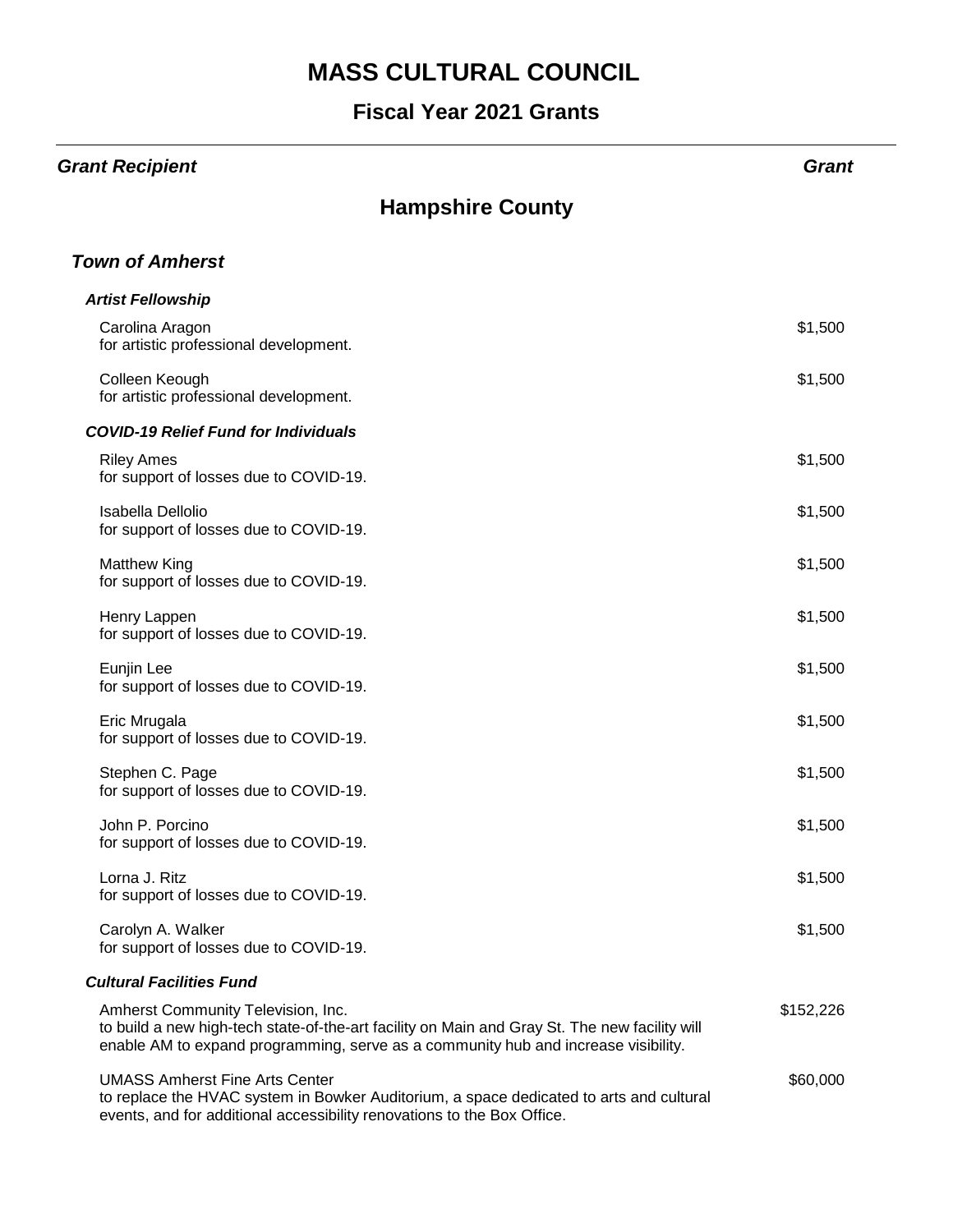| <b>Grant Recipient</b>                                                                                                                                                                                                                                              | <b>Grant</b> |
|---------------------------------------------------------------------------------------------------------------------------------------------------------------------------------------------------------------------------------------------------------------------|--------------|
| <b>Cultural Investment Portfolio</b>                                                                                                                                                                                                                                |              |
| Amherst Cinema Arts Center, Inc.<br>to support the Virtual Cinema which offers audiences a safe way to enjoy new and repertory<br>films, seminars, and live discussions with filmmakers and guests from the comfort of home.                                        | \$2,500      |
| Arts Extension Institute, Inc.<br>to develop the arts in communities and community through the arts via courses, workshops,<br>publications, internship support and more for arts managers, artists, and civic leaders.                                             | \$7,800      |
| Eric Carle Museum of Picture Book Art<br>to inspire a love of art and reading through picture books; collect, preserve, present, and<br>celebrate picture books and their illustrations; and provide a foundation for arts integration<br>and literacy.             | \$31,100     |
| The Emily Dickinson Museum<br>to educate diverse audiences about the writings, life, times, and enduring relevance of the<br>poet Emily Dickinson and her family, and to preserve and interpret the family Homestead.                                               | \$12,200     |
| Hitchcock Center, Inc.<br>to provide innovative, place-based educational programs for all people who seek greater<br>environmental knowledge, understanding and action in support of a more ecologically<br>sustainable, socially just, and culturally rich future. | \$12,900     |
| Juniper Initiative for Literary Arts<br>to support a series of new and emerging writers of contemporary fiction, poetry, and non-<br>fiction; institutes for adults and young writers; and literary festivals.                                                      | \$8,300      |
| The Massachusetts Review<br>to publish an independent quarterly of literature, the arts, and public affairs dedicated to<br>addressing urgent concerns in society and to expanding awareness of and interest in other<br>cultures.                                  | \$5,000      |
| The National Yiddish Book Center, Inc.<br>to recover, celebrate, and regenerate Yiddish and modern Jewish literature and culture.                                                                                                                                   | \$3,500      |
| <b>UMASS Amherst Asian Arts &amp; Culture Prog.</b><br>for public cultural programming.                                                                                                                                                                             | \$6,900      |
| University Museum of Contemporary Art<br>to suppoort We Are For Freedoms, an exhibition of commissioned artist posters and a<br>public program series at the UMCA including materials from UMass Special Collections'<br>Social Justice Archive.                    | \$2,500      |
| <b>Cultural Organization Economic Recovery</b>                                                                                                                                                                                                                      |              |
| Amherst Cinema Arts Center, Inc.<br>for employee payroll and benefit costs, as documented by the Contractor in the grant<br>application, to support recovery from the negative impact of the coronavirus/COVID-19<br>pandemic.                                      | \$100,000    |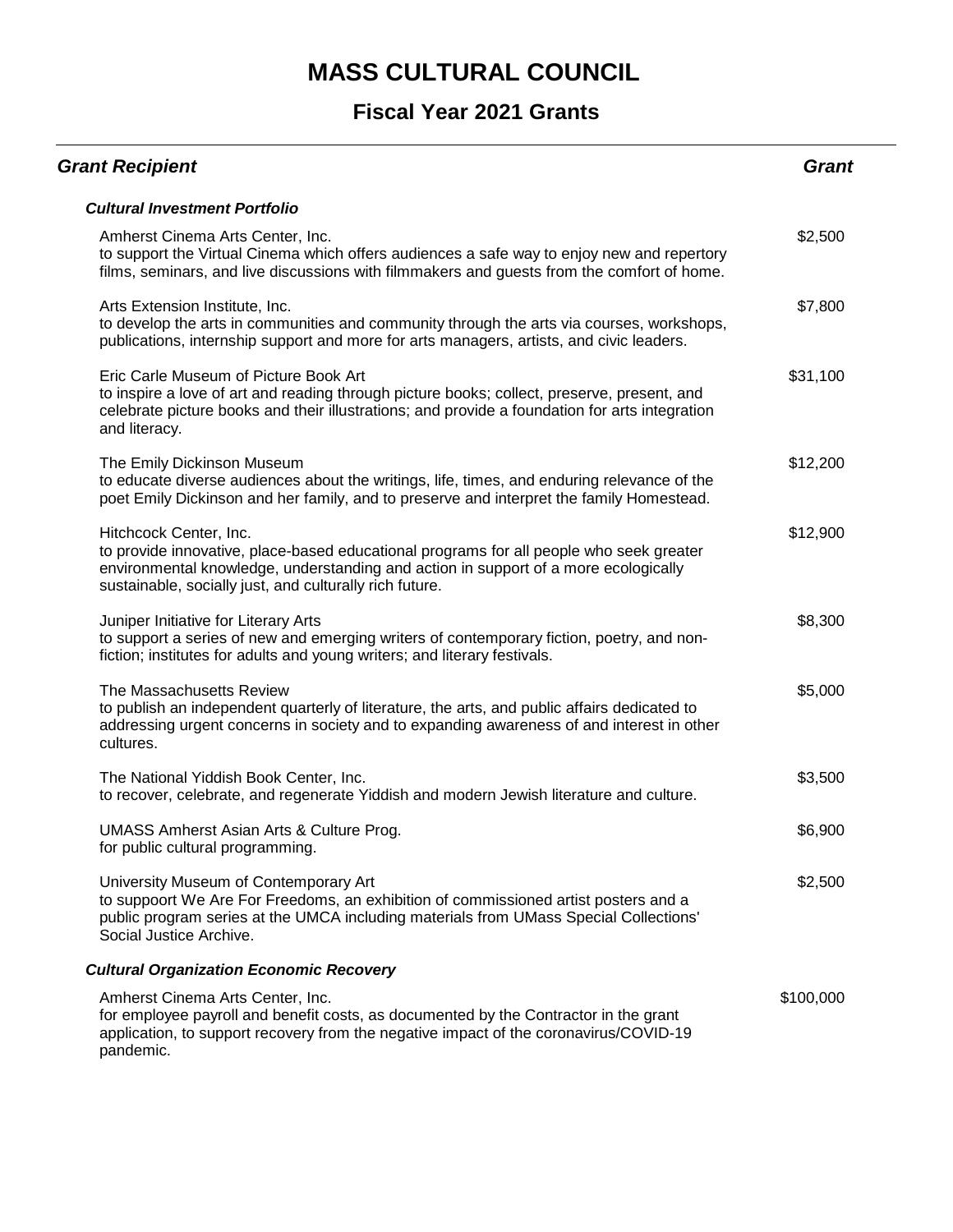| <b>Grant Recipient</b>                                                                                                                                                                                                                                                                  | <b>Grant</b> |
|-----------------------------------------------------------------------------------------------------------------------------------------------------------------------------------------------------------------------------------------------------------------------------------------|--------------|
| <b>Gaming Mitigation</b>                                                                                                                                                                                                                                                                |              |
| <b>UMASS Amherst Fine Arts Center</b><br>to mitigate operation of gaming facilities that threaten the sustainability of non-profit and<br>municipal performing arts centers in Massachusetts by providing capital to preserve their<br>ability to compete in an unbalanced marketplace. | \$31,909     |
| <b>Local Cultural Council Allocation</b>                                                                                                                                                                                                                                                |              |
| <b>Amherst Cultural Council</b>                                                                                                                                                                                                                                                         | \$40,700     |
| <b>Massachusetts Cultural Districts Initiative</b>                                                                                                                                                                                                                                      |              |
| <b>Amherst Center Cultural District</b><br>to bring art, music, performance, poetry, spoken word, and film to storefront windows and<br>the town common in a three-month celebration of the arts.                                                                                       | \$7,500      |
| <b>STARS Residency</b>                                                                                                                                                                                                                                                                  |              |
| <b>Crocker Farm Elementary School</b><br>for a fully remote school residency with Helen Ann Sephton of the Hitchcock Center in<br>science and engineering.                                                                                                                              | \$5,000      |
| Fort River Elementary School<br>for a fully remote residency with Helen Ann Sephton of the Hitchcock Center in science and<br>engineering.                                                                                                                                              | \$4,450      |
| Wildwood Elementary School-Amherst<br>for a fully remote school residency with Helen Ann Sephton of the Hitchcock Center in life<br>science to study the diversity and importance of local plants and animals.                                                                          | \$3,850      |
| <b>Town of Belchertown</b>                                                                                                                                                                                                                                                              |              |
| <b>COVID-19 Relief Fund for Individuals</b>                                                                                                                                                                                                                                             |              |
| April Eve Jasak-Bangs<br>for support of losses due to COVID-19.                                                                                                                                                                                                                         | \$1,500      |
| Judith LeBold<br>for support of losses due to COVID-19.                                                                                                                                                                                                                                 | \$1,500      |
| David F. Maloof<br>for support of losses due to COVID-19.                                                                                                                                                                                                                               | \$1,500      |
| George A. Marshall<br>for support of losses due to COVID-19.                                                                                                                                                                                                                            | \$1,500      |
| <b>Cultural Investment Portfolio</b>                                                                                                                                                                                                                                                    |              |
| KO Theater Works, Inc.<br>to create original works; provide alternative production structures with access to excellence<br>in design; support collaborations with local, national, and international artists, and provide<br>training.                                                  | \$4,500      |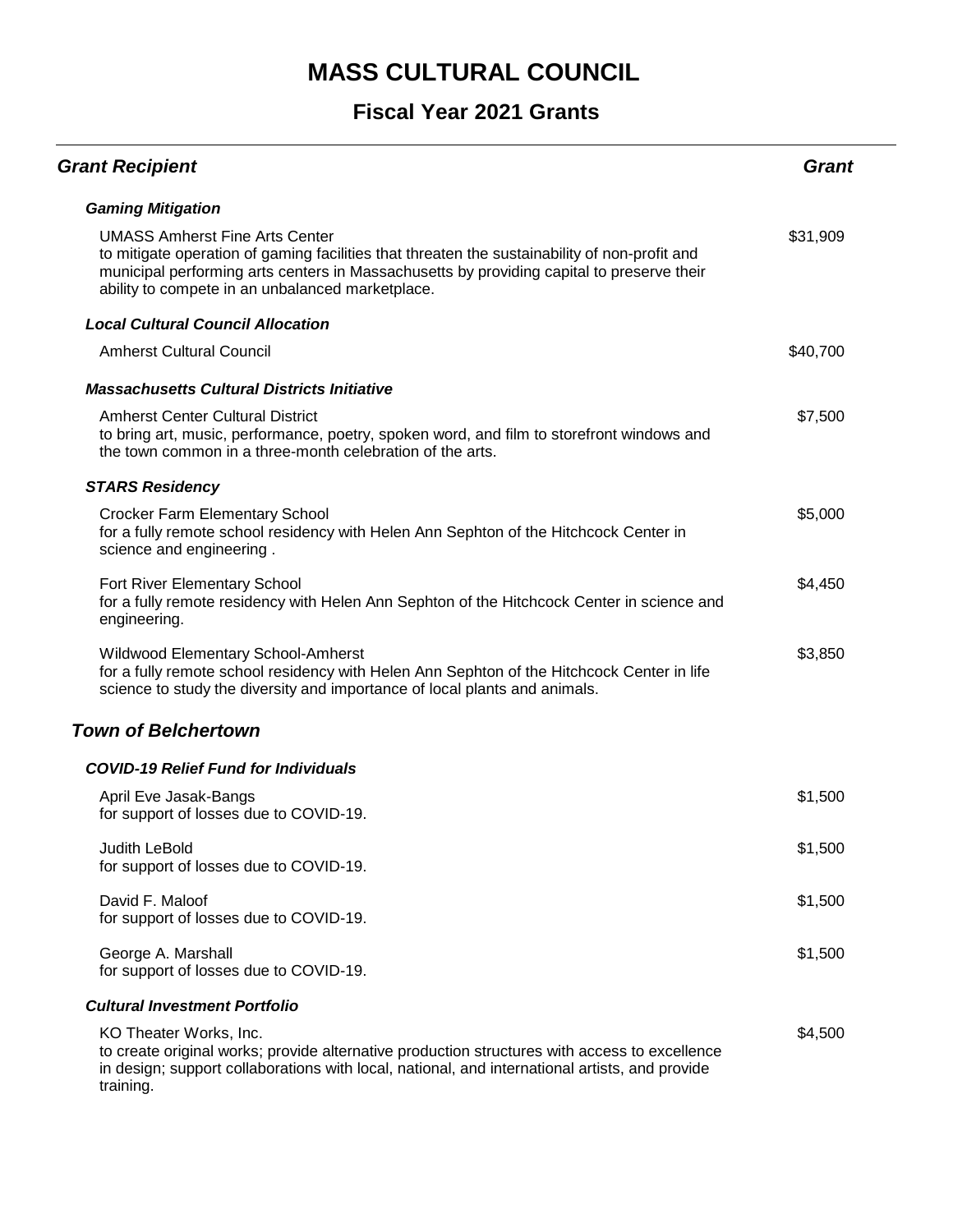| <b>Grant Recipient</b>                                                                                                                                                                                                                                                   | <b>Grant</b> |
|--------------------------------------------------------------------------------------------------------------------------------------------------------------------------------------------------------------------------------------------------------------------------|--------------|
| <b>Theater Between Addresses</b><br>to support the production of an original script to be presented as a livestreamed theatrical<br>spectacle.                                                                                                                           | \$1,000      |
| <b>Gaming Mitigation</b>                                                                                                                                                                                                                                                 |              |
| KO Theater Works, Inc.<br>to mitigate operation of gaming facilities that threaten the sustainability of non-profit and<br>municipal performing arts centers in Massachusetts by providing capital to preserve their<br>ability to compete in an unbalanced marketplace. | \$2,192      |
| <b>Local Cultural Council Allocation</b>                                                                                                                                                                                                                                 |              |
| <b>Belchertown Cultural Council</b>                                                                                                                                                                                                                                      | \$9,100      |
| <b>STARS Residency</b>                                                                                                                                                                                                                                                   |              |
| <b>Belchertown Senior High School</b><br>for a partially remote, partially in-person school residency with Ezzell Floraniña to<br>experience visual and performing arts as empowerment.                                                                                  | \$4,650      |
| <b>Town of Chesterfield</b>                                                                                                                                                                                                                                              |              |
| <b>Cultural Investment Portfolio</b>                                                                                                                                                                                                                                     |              |
| Hilltown Community Development Corp.<br>to support the Hilltown Open Studio Tour.                                                                                                                                                                                        | \$1,000      |
| <b>Local Cultural Council Allocation</b>                                                                                                                                                                                                                                 |              |
| <b>Chesterfield Cultural Council</b>                                                                                                                                                                                                                                     | \$4,800      |
| <b>Town of Cummington</b>                                                                                                                                                                                                                                                |              |
| <b>Local Cultural Council Allocation</b>                                                                                                                                                                                                                                 |              |
| <b>Cummington Cultural Council</b>                                                                                                                                                                                                                                       | \$4,800      |
| <b>City of Easthampton</b>                                                                                                                                                                                                                                               |              |
| <b>COVID-19 Relief Fund for Individuals</b>                                                                                                                                                                                                                              |              |
| Amanda M. Barrow<br>for support of losses due to COVID-19.                                                                                                                                                                                                               | \$1,500      |
| Kim A. Carlino<br>for support of losses due to COVID-19.                                                                                                                                                                                                                 | \$1,500      |
| Kimaya M. Diggs<br>for support of losses due to COVID-19.                                                                                                                                                                                                                | \$1,500      |
| Bruce J. Korona<br>for support of losses due to COVID-19.                                                                                                                                                                                                                | \$1,500      |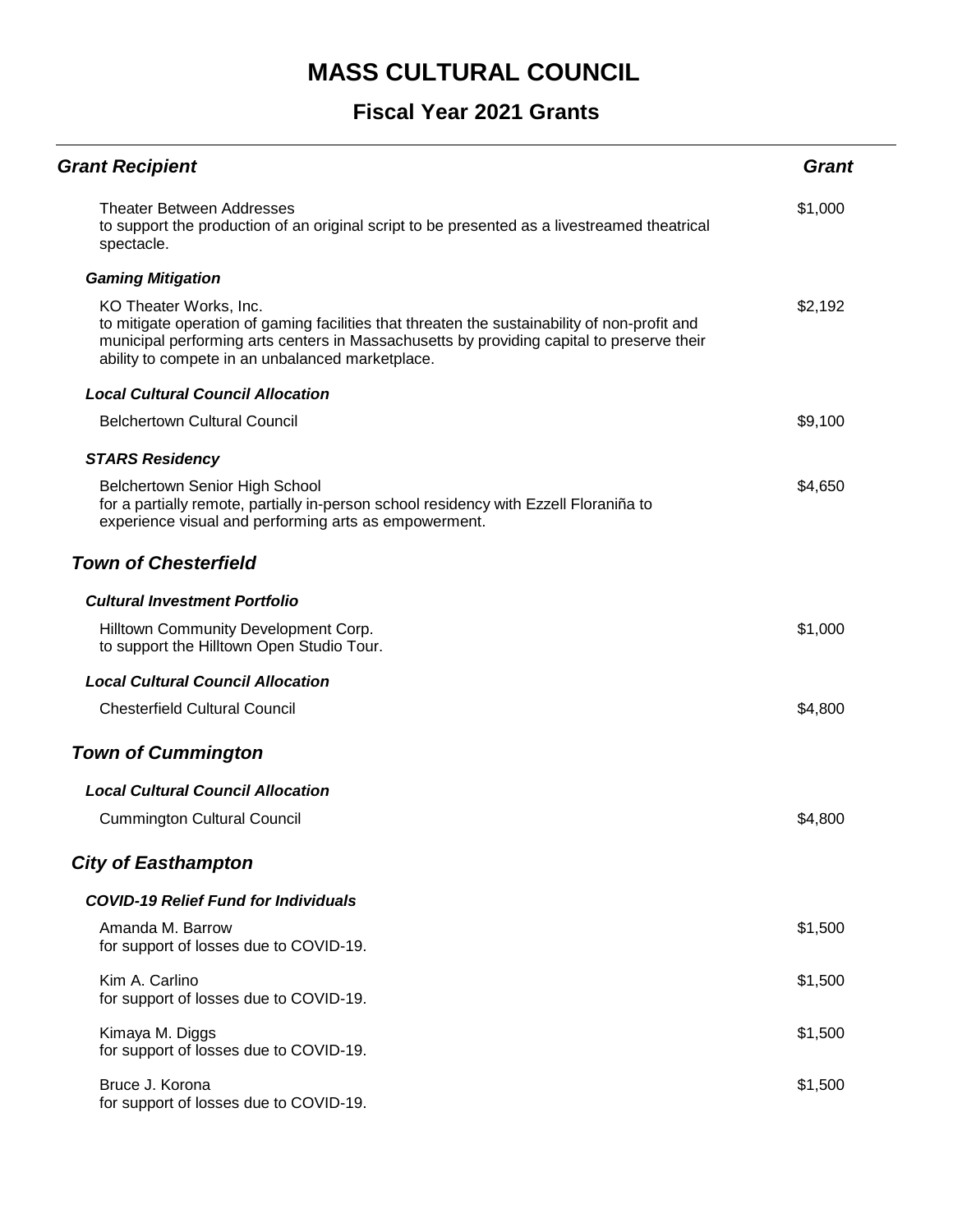| <b>Grant Recipient</b>                                                                                                                                                                                                                                                                              | <b>Grant</b> |
|-----------------------------------------------------------------------------------------------------------------------------------------------------------------------------------------------------------------------------------------------------------------------------------------------------|--------------|
| Pamela Means<br>for support of losses due to COVID-19.                                                                                                                                                                                                                                              | \$1,500      |
| <b>Stephen Pierce</b><br>for support of losses due to COVID-19.                                                                                                                                                                                                                                     | \$1,500      |
| Jo Roessler<br>for support of losses due to COVID-19.                                                                                                                                                                                                                                               | \$1,500      |
| Antony P. Silva<br>for support of losses due to COVID-19.                                                                                                                                                                                                                                           | \$1,500      |
| Helena Sullivan<br>for support of losses due to COVID-19.                                                                                                                                                                                                                                           | \$1,500      |
| <b>Cultural Investment Portfolio</b>                                                                                                                                                                                                                                                                |              |
| Country Dance & Song Society, Inc.<br>to build and support communities that preserve and promote traditional music, dance and<br>song in the English and American genres through its participatory educational programs,<br>publications, community outreach, retail sales and membership services. | \$19,400     |
| Easthampton City Arts+<br>to create positive, innovative, and accessible arts programming and cultural events to<br>generate and increase opportunities for artists and the local economy.                                                                                                          | \$3,500      |
| Pioneer Valley Ballet Guild, Inc.<br>for ballet training and performance.                                                                                                                                                                                                                           | \$8,900      |
| <b>Festivals - Fall/Winter</b>                                                                                                                                                                                                                                                                      |              |
| Easthampton City Arts+<br>to support Easthampton Poetry Day with the production, promotion and/or development of<br>festival audiences.                                                                                                                                                             | \$500        |
| <b>Local Cultural Council Allocation</b>                                                                                                                                                                                                                                                            |              |
| <b>Easthampton Cultural Council</b>                                                                                                                                                                                                                                                                 | \$12,400     |
| <b>Massachusetts Cultural Districts Initiative</b>                                                                                                                                                                                                                                                  |              |
| <b>Cottage Street Cultural District</b><br>to create a series of opportunities to support local artists (including musicians, performers,<br>poets, and visual artists), where community members can gather safely to enjoy art and<br>culture.                                                     | \$7,500      |
| <b>STARS Residency</b>                                                                                                                                                                                                                                                                              |              |
| <b>Center Elementary School</b><br>for a fully remote school residency with Kim Hoff of Mass Audubon Arcadia Wildlife<br>Sanctuary in environmental science to gain awareness, appreciation, and understanding of<br>the natural world.                                                             | \$2,250      |
| Neil A. Pepin School<br>for a fully remote school residency with Kim Hoff of Arcadia Wildlife Sanctuary in science.                                                                                                                                                                                 | \$2,250      |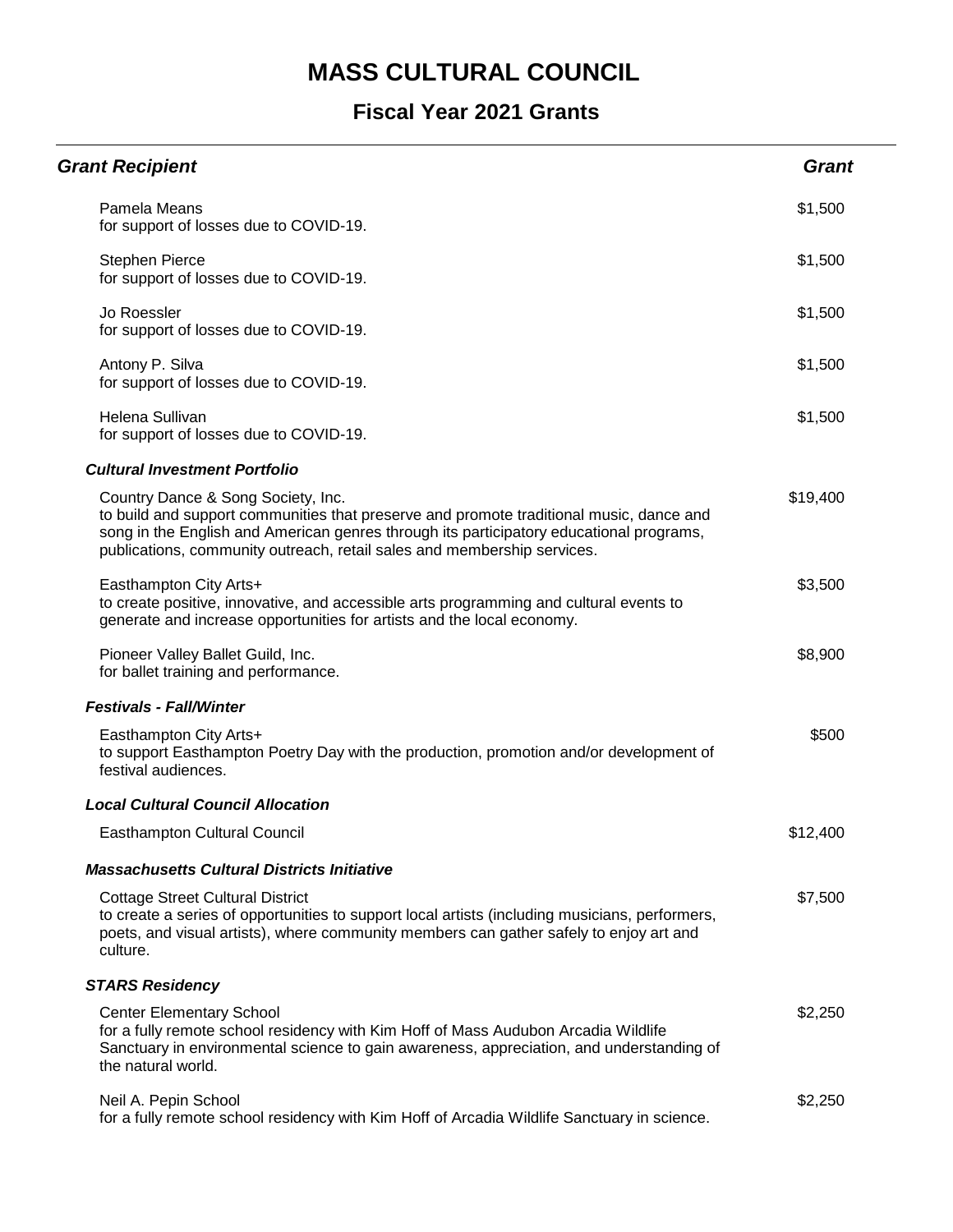| <b>Grant Recipient</b>                                                                                                                                                                                                                                                                                                                                          | Grant   |
|-----------------------------------------------------------------------------------------------------------------------------------------------------------------------------------------------------------------------------------------------------------------------------------------------------------------------------------------------------------------|---------|
| <b>Town of Goshen</b>                                                                                                                                                                                                                                                                                                                                           |         |
| <b>COVID-19 Relief Fund for Individuals</b>                                                                                                                                                                                                                                                                                                                     |         |
| Jeannine D. Haas<br>for support of losses due to COVID-19.                                                                                                                                                                                                                                                                                                      | \$1,500 |
| <b>Local Cultural Council Allocation</b>                                                                                                                                                                                                                                                                                                                        |         |
| <b>Goshen Cultural Council</b>                                                                                                                                                                                                                                                                                                                                  | \$4,800 |
| <b>Town of Granby</b>                                                                                                                                                                                                                                                                                                                                           |         |
| <b>Cultural Investment Portfolio</b>                                                                                                                                                                                                                                                                                                                            |         |
| <b>Common Wealth Murals</b><br>to support Fresh Paint Springfield, a mural festival for murals to be created by a<br>professional muralists in partnership with the community who helps design and paint the<br>murals.                                                                                                                                         | \$2,500 |
| <b>Festivals - Fall/Winter</b>                                                                                                                                                                                                                                                                                                                                  |         |
| <b>Common Wealth Murals</b><br>to support Fresh Paint Springfield with the production, promotion and/or development of<br>festival audiences.                                                                                                                                                                                                                   | \$500   |
| <b>Local Cultural Council Allocation</b>                                                                                                                                                                                                                                                                                                                        |         |
| <b>Granby Cultural Council</b>                                                                                                                                                                                                                                                                                                                                  | \$6,100 |
| <b>Town of Hadley</b>                                                                                                                                                                                                                                                                                                                                           |         |
| <b>COVID-19 Relief Fund for Individuals</b>                                                                                                                                                                                                                                                                                                                     |         |
| <b>Claire Arenius</b><br>for support of losses due to COVID-19.                                                                                                                                                                                                                                                                                                 | \$1,500 |
| Colin P. Jalbert<br>for support of losses due to COVID-19.                                                                                                                                                                                                                                                                                                      | \$1,500 |
| Melissa E. McClung<br>for support of losses due to COVID-19.                                                                                                                                                                                                                                                                                                    | \$1,500 |
| <b>Cultural Investment Portfolio</b>                                                                                                                                                                                                                                                                                                                            |         |
| Happier Valley Comedy, Inc.<br>to use the tenets of improvisation as a tool to amplify each person's authentic voice and<br>creativity in an inclusive, welcoming community inspired and empowered by the diversity of<br>all members.                                                                                                                          | \$3,500 |
| Multi-Arts, Inc.<br>to inspire, teach, and delight children in the performing and visual arts through structured,<br>age-appropriate workshops, lead by professional artists in the fields of dance, art, music,<br>writing and drama, to give children the tools and encouragement to explore their own<br>creativity and develop a lifelong love of the arts. | \$4,500 |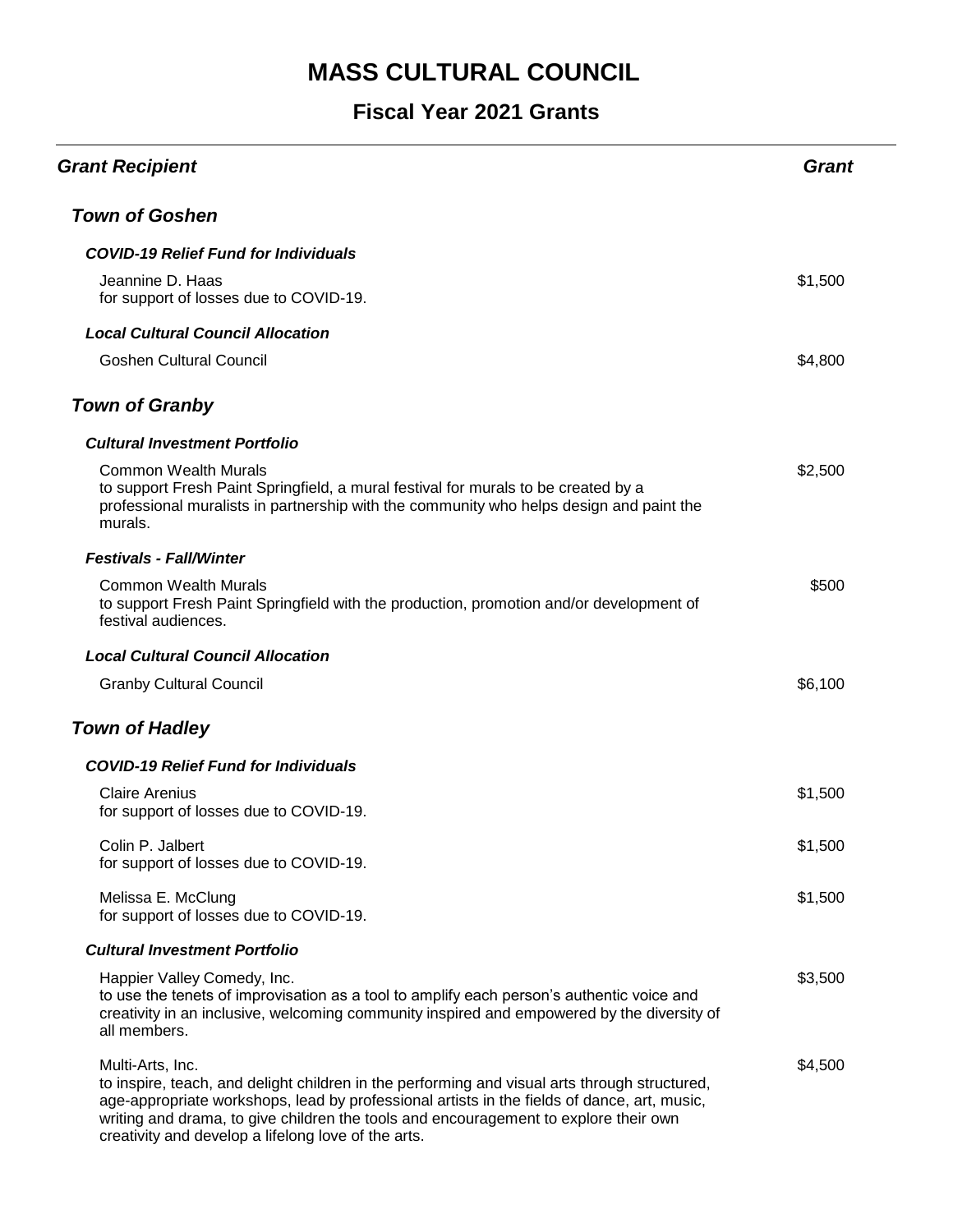| <b>Grant Recipient</b>                                                                                                                                                                                                                                                            | <b>Grant</b> |
|-----------------------------------------------------------------------------------------------------------------------------------------------------------------------------------------------------------------------------------------------------------------------------------|--------------|
| Porter-Phelps-Huntington Museum<br>to sort, organize, describe and research new archival collections in preparation for an<br>archivist to process and add to the PPH Family Papers finding aid.                                                                                  | \$2,500      |
| <b>Cultural Organization Economic Recovery</b>                                                                                                                                                                                                                                    |              |
| Happier Valley Comedy, Inc.<br>for employee payroll and benefit costs or current mortgage payments, mortgage interest or<br>rent, as documented by the Contractor in the grant application, to support recovery from the<br>negative impact of the coronavirus/COVID-19 pandemic. | \$20,000     |
| <b>Local Cultural Council Allocation</b>                                                                                                                                                                                                                                          |              |
| <b>Hadley Cultural Council</b>                                                                                                                                                                                                                                                    | \$5,100      |
| <b>Town of Hatfield</b>                                                                                                                                                                                                                                                           |              |
| <b>COVID-19 Relief Fund for Individuals</b>                                                                                                                                                                                                                                       |              |
| John M. Dominguez<br>for support of losses due to COVID-19.                                                                                                                                                                                                                       | \$1,500      |
| Andrea Newland<br>for support of losses due to COVID-19.                                                                                                                                                                                                                          | \$1,500      |
| Dave Russo<br>for support of losses due to COVID-19.                                                                                                                                                                                                                              | \$1,500      |
| <b>Local Cultural Council Allocation</b>                                                                                                                                                                                                                                          |              |
| <b>Hatfield Cultural Council</b>                                                                                                                                                                                                                                                  | \$4,900      |
| <b>STARS Residency</b>                                                                                                                                                                                                                                                            |              |
| <b>Hatfield Elementary School</b><br>for a fully remote school residency with Playful Engineers teaching artist Jay Mankita in<br>engineering, art, and design.                                                                                                                   | \$5,000      |
| <b>Town of Huntington</b>                                                                                                                                                                                                                                                         |              |
| <b>COVID-19 Relief Fund for Individuals</b>                                                                                                                                                                                                                                       |              |
| Josselyne Price<br>for support of losses due to COVID-19.                                                                                                                                                                                                                         | \$1,500      |
| <b>Cultural Investment Portfolio</b>                                                                                                                                                                                                                                              |              |
| Blues to Green, Inc.<br>to support a project with online live music and video, sharing stories of 9 diverse<br>"Dreamers," undocumented immigrants protected by DACA.                                                                                                             | \$2,500      |
| <b>Cultural Organization Economic Recovery</b>                                                                                                                                                                                                                                    |              |
| Blues to Green, Inc.<br>for general operations, as documented by the Contractor in the grant application, to support<br>recovery from the negative impact of the coronavirus/COVID-19 pandemic.                                                                                   | \$24,000     |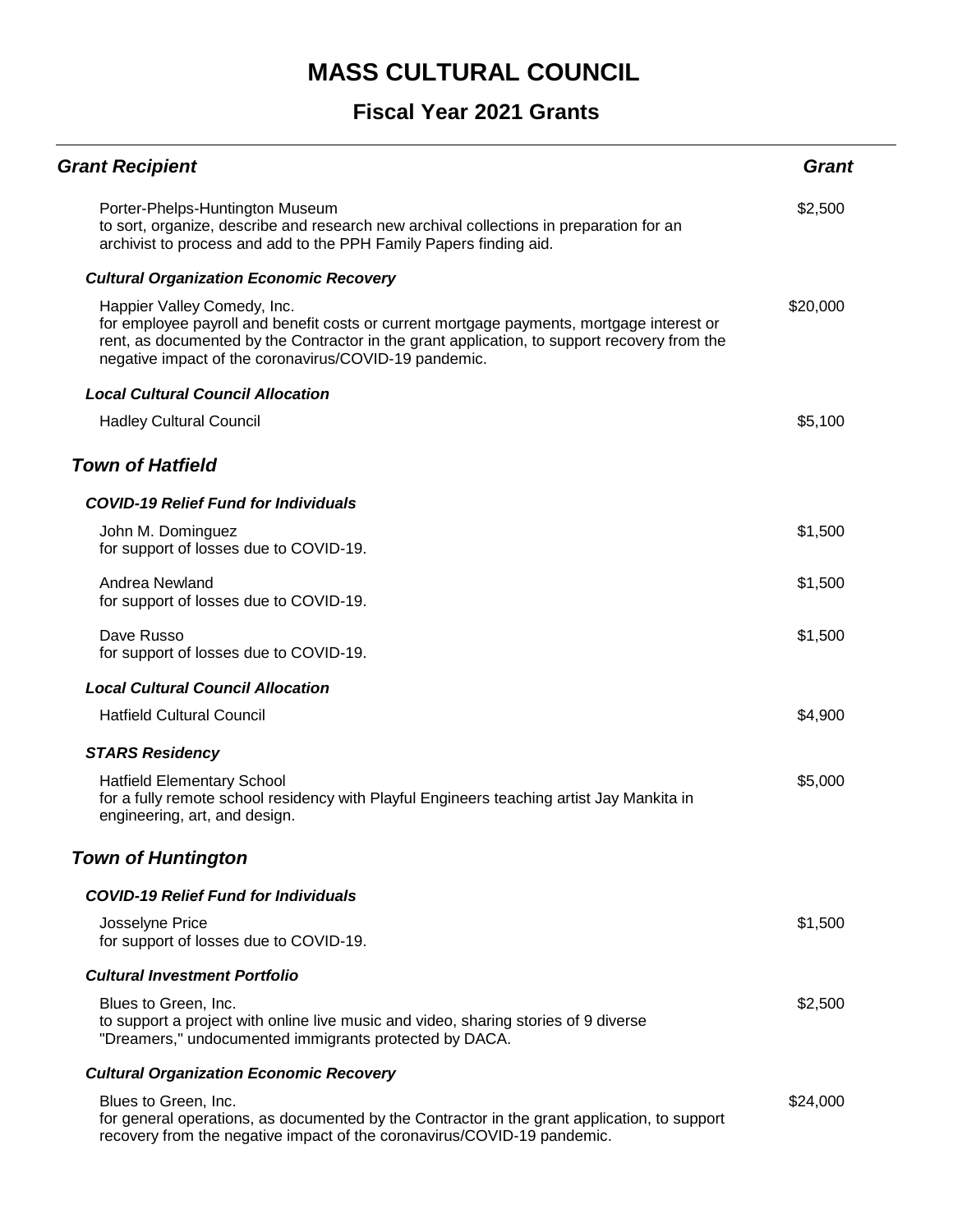| <b>Grant Recipient</b>                                                                                                                                                                                                                                                 | <b>Grant</b> |
|------------------------------------------------------------------------------------------------------------------------------------------------------------------------------------------------------------------------------------------------------------------------|--------------|
| <b>Festivals - Fall/Winter</b>                                                                                                                                                                                                                                         |              |
| Blues to Green, Inc.<br>to support Springfield Jazz & Roots Festival with the production, promotion and/or<br>development of festival audiences.                                                                                                                       | \$500        |
| <b>Gaming Mitigation</b>                                                                                                                                                                                                                                               |              |
| Blues to Green, Inc.<br>to mitigate operation of gaming facilities that threaten the sustainability of non-profit and<br>municipal performing arts centers in Massachusetts by providing capital to preserve their<br>ability to compete in an unbalanced marketplace. | \$4,795      |
| <b>Local Cultural Council Allocation</b>                                                                                                                                                                                                                               |              |
| Huntington Cultural Council                                                                                                                                                                                                                                            | \$5,000      |
| <b>Town of Middlefield</b>                                                                                                                                                                                                                                             |              |
| <b>Local Cultural Council Allocation</b>                                                                                                                                                                                                                               |              |
| <b>Middlefield Cultural Council</b>                                                                                                                                                                                                                                    | \$4,800      |
| <b>City of Northampton</b>                                                                                                                                                                                                                                             |              |
| <b>Artist Fellowship</b>                                                                                                                                                                                                                                               |              |
| Anaiis K. Cisco<br>for artistic professional development.                                                                                                                                                                                                              | \$1,500      |
| Patricia Montoya<br>for artistic professional development.                                                                                                                                                                                                             | \$15,000     |
| Abigail Weaver<br>for artistic professional development.                                                                                                                                                                                                               | \$1,500      |
| <b>COVID-19 Relief Fund for Individuals</b>                                                                                                                                                                                                                            |              |
| Michael J. Abbatiello<br>for support of losses due to COVID-19.                                                                                                                                                                                                        | \$1,500      |
| Liz Duffy Adams<br>for support of losses due to COVID-19.                                                                                                                                                                                                              | \$1,500      |
| Steven C. Daiber<br>for support of losses due to COVID-19.                                                                                                                                                                                                             | \$1,500      |
| Nancy Dorian<br>for support of losses due to COVID-19.                                                                                                                                                                                                                 | \$1,500      |
| <b>Heather Maloney</b><br>for support of losses due to COVID-19.                                                                                                                                                                                                       | \$1,500      |
| <b>Betsy Mitchell</b><br>for support of losses due to COVID-19.                                                                                                                                                                                                        | \$1,500      |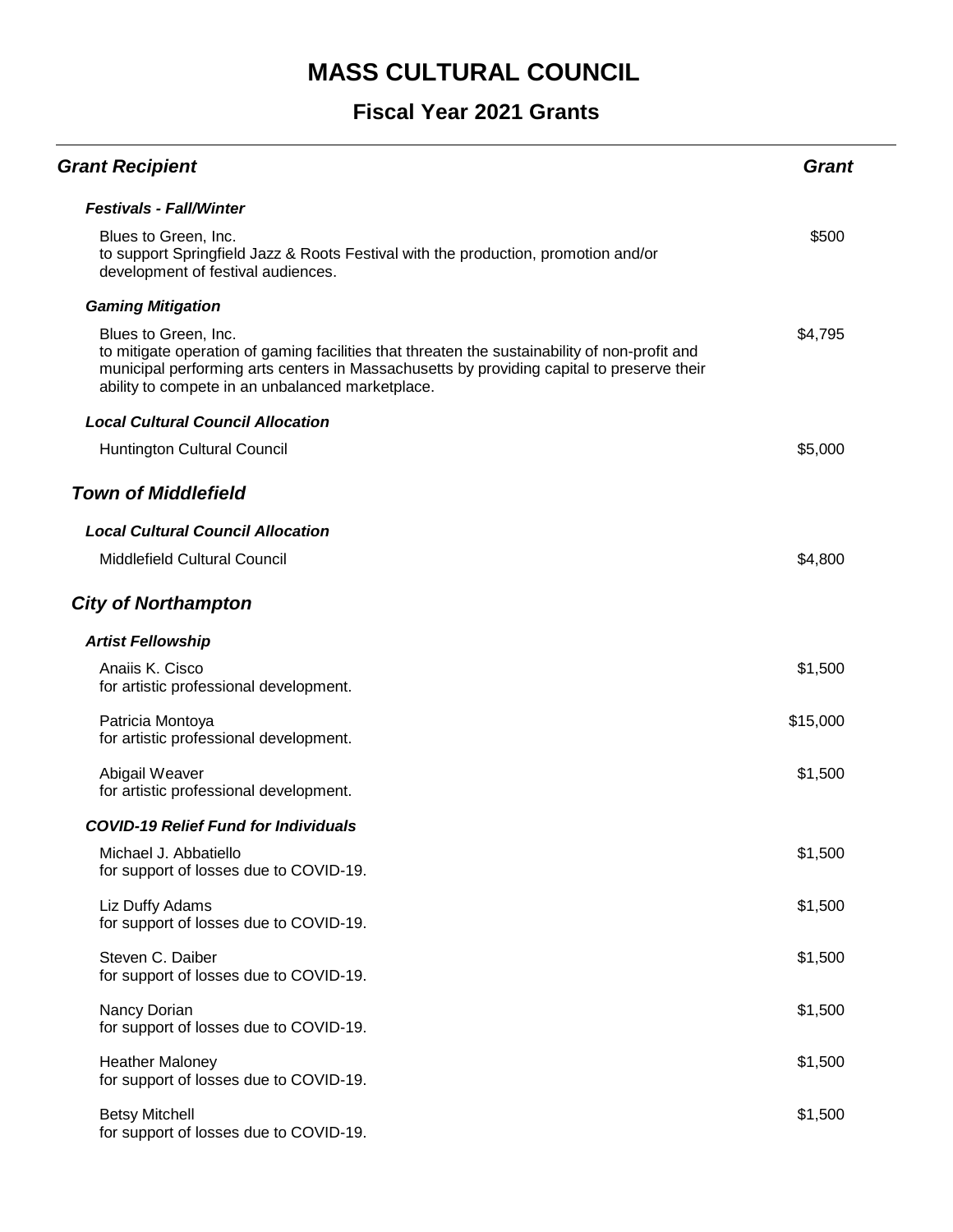| <b>Grant Recipient</b>                                                                                                                                                                                                                                                | <b>Grant</b> |
|-----------------------------------------------------------------------------------------------------------------------------------------------------------------------------------------------------------------------------------------------------------------------|--------------|
| Kate O'Connor<br>for support of losses due to COVID-19.                                                                                                                                                                                                               | \$1,500      |
| Dana Osterling<br>for support of losses due to COVID-19.                                                                                                                                                                                                              | \$1,500      |
| Rico Spence<br>for support of losses due to COVID-19.                                                                                                                                                                                                                 | \$1,500      |
| Debja Steinberger<br>for support of losses due to COVID-19.                                                                                                                                                                                                           | \$1,500      |
| Cara M. Taylor<br>for support of losses due to COVID-19.                                                                                                                                                                                                              | \$1,500      |
| Sabato Visconti<br>for support of losses due to COVID-19.                                                                                                                                                                                                             | \$1,500      |
| <b>Cultural Facilities Fund</b>                                                                                                                                                                                                                                       |              |
| Historic Northampton, Inc.<br>to determine how best to restore and renovate the Shepherd Barn to preserve its historical<br>integrity, maximize its usefulness and flexibility, accurately estimate costs, and devise a<br>realistic business plan for its operation. | \$25,000     |
| <b>Cultural Investment Portfolio</b>                                                                                                                                                                                                                                  |              |
| Available Potential Enterprises, Ltd.<br>to support contemporary artists working in all disciplines, by providing space and<br>unchallenged time for creation of new work, performance and exhibition.                                                                | \$4,700      |
| Contact Collaborations, Inc.<br>to promote activities devoted to the investigation, documentation, and performance of<br>contemporary movement work, including Contact Quarterly Dance Journal, Contact<br>Editions, Video, and Performance and Conference Projects.  | \$5,100      |
| Hampshire Young People's Chorus<br>to support the creation of a Virtual Choir project.                                                                                                                                                                                | \$1,000      |
| The Northampton Academy of Music, Inc.<br>to support the Academy's Season Series and youth programs.                                                                                                                                                                  | \$9,700      |
| Northampton Arts Council<br>to support and nurture arts activities in the community, stimulate improved public<br>awareness and support for the arts, and oversee public art projects for the city.                                                                   | \$5,200      |
| Northampton Community Music Center, Inc.<br>to foster the love and pursuit of music within the community through quality musical<br>education, performances, and activities that are accessible to all.                                                               | \$12,200     |
| Northampton Jazz Festival, Inc.<br>for a project to present pre-recorded concerts in April, Jazz Appreciation Month, featuring<br>regional jazz musicians.                                                                                                            | \$1,000      |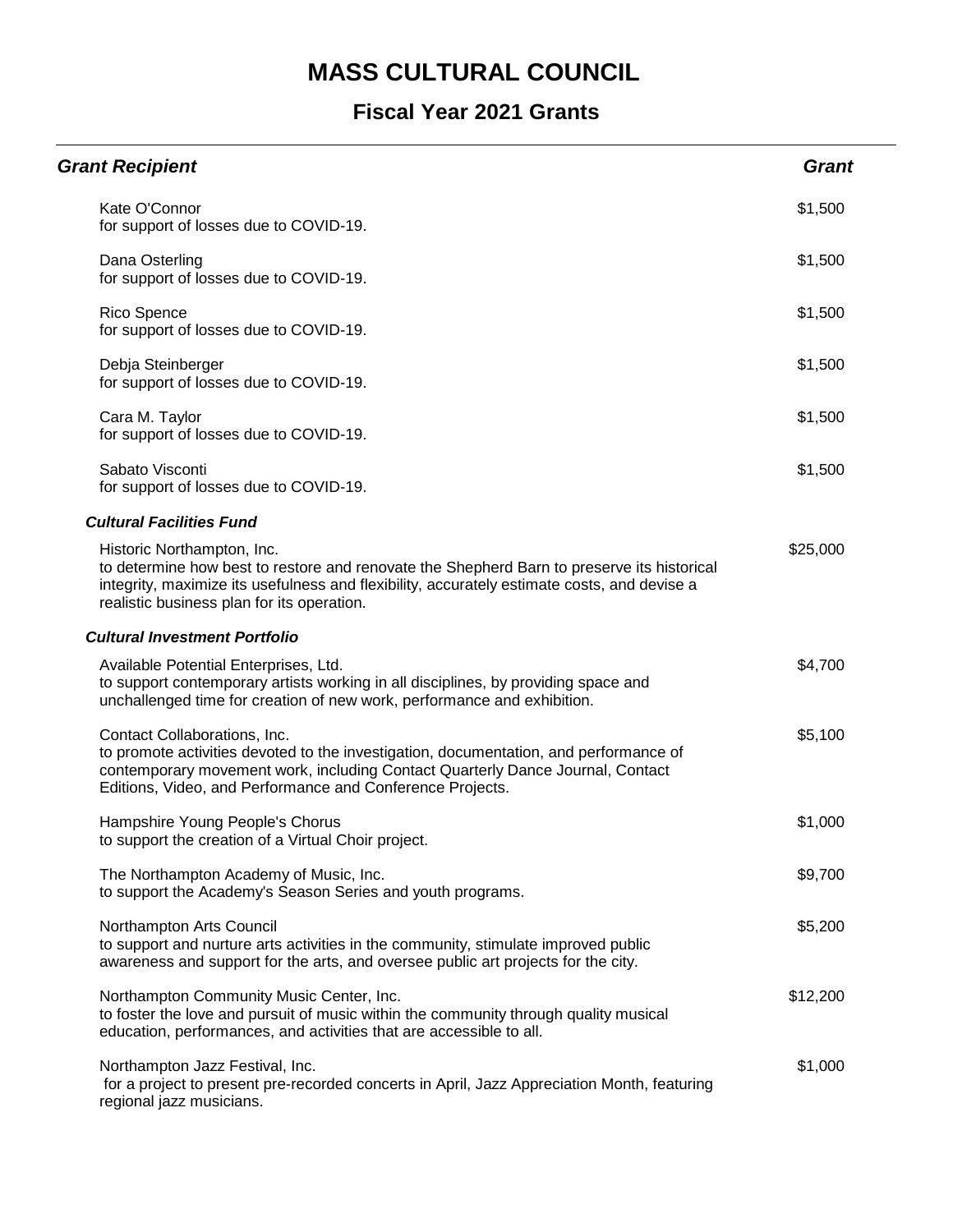| <b>Grant Recipient</b>                                                                                                                                                                                                                                                                                                                                                     | <b>Grant</b> |
|----------------------------------------------------------------------------------------------------------------------------------------------------------------------------------------------------------------------------------------------------------------------------------------------------------------------------------------------------------------------------|--------------|
| Panopera Productions<br>to support a Virtual Recital, featuring our artists in a vocal recital.                                                                                                                                                                                                                                                                            | \$1,000      |
| The Performance Project, Inc.<br>to create and perform high quality original works of movement and theater with men and<br>women in jail, those who have been released from jail, and professional artists.                                                                                                                                                                | \$4,500      |
| School for Contemporary Dance & Thought<br>to support interdisciplinary workshops and performance opportunities to support the<br>creative process of youth/adult movement artists and to build connections between the<br>artists and the community.                                                                                                                      | \$2,500      |
| Smith College Museum of Art<br>to promote teaching and learning with exceptional art through SCMA's permanent<br>collection, exhibitions, and educational programs, which serve and inspire the academic<br>and local community as well as the Museum's broader audiences.                                                                                                 | \$15,000     |
| Young at Heart Chorus, Inc.<br>to present a positive image of aging and dispel stereotypes of the elderly through musical<br>and theatrical performances.                                                                                                                                                                                                                  | \$6,300      |
| <b>Cultural Organization Economic Recovery</b>                                                                                                                                                                                                                                                                                                                             |              |
| The HeARTbeat Collective, Inc.<br>for current mortgage payments, mortgage interest or rent, as documented by the Contractor<br>in the grant application, to support recovery from the negative impact of the<br>coronavirus/COVID-19 pandemic.                                                                                                                             | \$3,000      |
| The Northampton Academy of Music, Inc.<br>for employee payroll and benefit costs, as documented by the Contractor in the grant<br>application, to support recovery from the negative impact of the coronavirus/COVID-19<br>pandemic.                                                                                                                                       | \$75,000     |
| Northampton Community Music Center, Inc.<br>for employee payroll and benefit costs or current mortgage payments, mortgage interest or<br>rent or utilities or interest on other debt obligations or general operations, as documented by<br>the Contractor in the grant application, to support recovery from the negative impact of the<br>coronavirus/COVID-19 pandemic. | \$98,000     |
| The Performance Project, Inc.<br>for employee payroll and benefit costs or general operations, as documented by the<br>Contractor in the grant application, to support recovery from the negative impact of the<br>coronavirus/COVID-19 pandemic.                                                                                                                          | \$9,000      |
| Young at Heart Chorus, Inc.<br>for employee payroll and benefit costs or current mortgage payments, mortgage interest or<br>rent or general operations, as documented by the Contractor in the grant application, to<br>support recovery from the negative impact of the coronavirus/COVID-19 pandemic.                                                                    | \$52,000     |
| <b>Festivals - Fall/Winter</b>                                                                                                                                                                                                                                                                                                                                             |              |
| The HeARTbeat Collective, Inc.<br>to support Forestdance New England with the production, promotion and/or development of<br>festival audiences.                                                                                                                                                                                                                           | \$500        |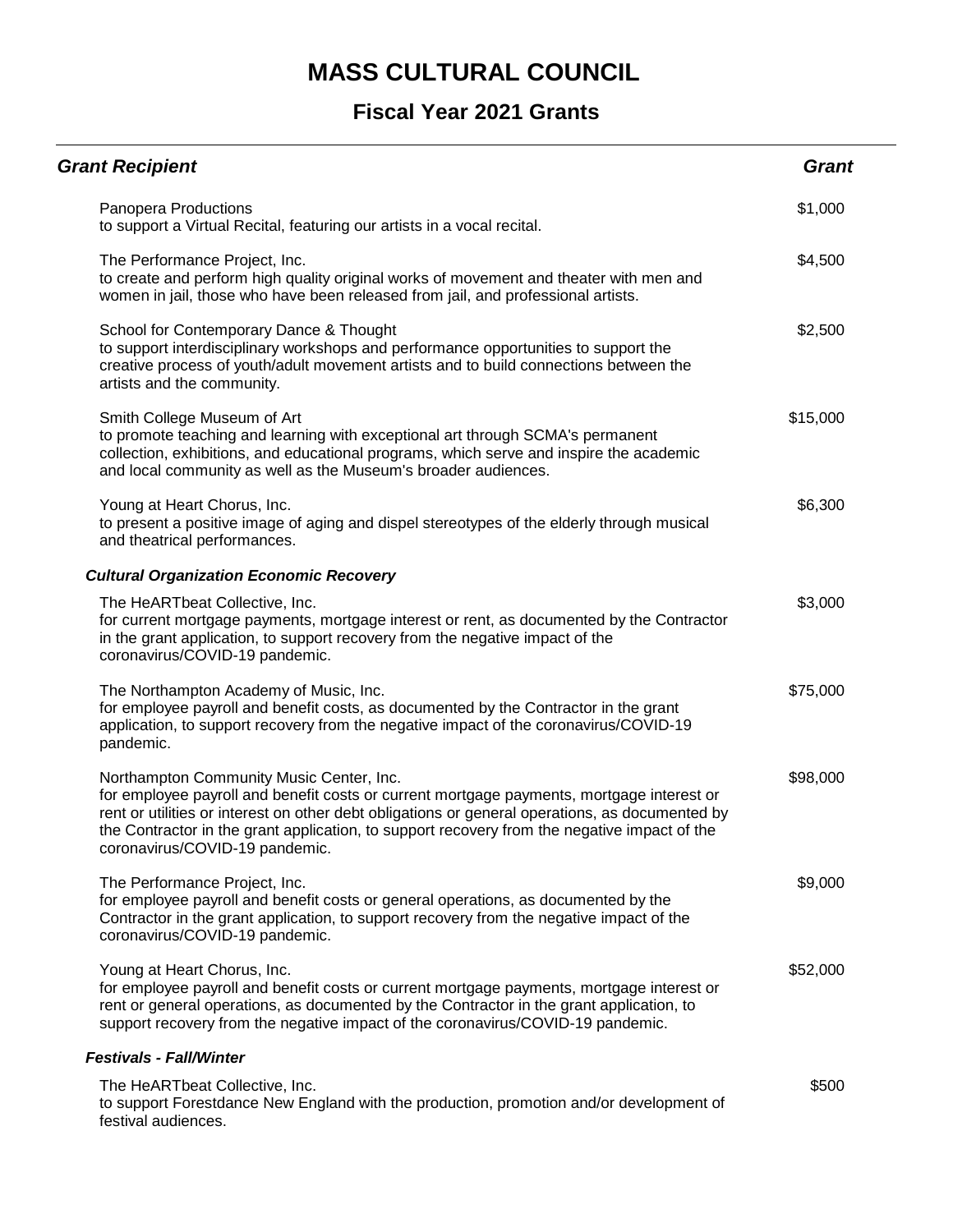| <b>Grant Recipient</b>                                                                                                                                                                                                                                                                   | <b>Grant</b> |
|------------------------------------------------------------------------------------------------------------------------------------------------------------------------------------------------------------------------------------------------------------------------------------------|--------------|
| Northampton Arts Council<br>to support Northampton Public Arts Festival with the production, promotion and/or<br>development of festival audiences.                                                                                                                                      | \$500        |
| <b>Gaming Mitigation</b>                                                                                                                                                                                                                                                                 |              |
| The Northampton Academy of Music, Inc.<br>to mitigate operation of gaming facilities that threaten the sustainability of non-profit and<br>municipal performing arts centers in Massachusetts by providing capital to preserve their<br>ability to compete in an unbalanced marketplace. | \$2,195      |
| <b>Local Cultural Council Allocation</b>                                                                                                                                                                                                                                                 |              |
| Northampton Arts Council                                                                                                                                                                                                                                                                 | \$17,800     |
| <b>Massachusetts Cultural Districts Initiative</b>                                                                                                                                                                                                                                       |              |
| Paradise City Cultural District<br>to produce the Northampton Public Arts Festival.                                                                                                                                                                                                      | \$7,500      |
| <b>Public Partnerships</b>                                                                                                                                                                                                                                                               |              |
| <b>Mass Humanities</b><br>to support the grant programs of the Massachusetts Foundation for the Humanities.                                                                                                                                                                              | \$257,429    |
| <b>Mass Humanities</b><br>for the grant programs of the Massachusetts Foundation for the Humanities.                                                                                                                                                                                     | \$139,250    |
| <b>STARS Residency</b>                                                                                                                                                                                                                                                                   |              |
| Lander Grinspoon Academy<br>for a partially remote, partially in-person school residency with Eric Weiss from Homeslice<br>Puppetry in puppetry.                                                                                                                                         | \$3,050      |
| Northampton High School<br>for a fully remote school residency with Community Music School of Springfield in music for<br>children with special needs.                                                                                                                                   | \$5,000      |
| <b>YouthReach</b>                                                                                                                                                                                                                                                                        |              |
| The Performance Project, Inc.<br>to engage youth in artistic training, social justice dialogues, inter-generational mentoring and<br>leadership development.                                                                                                                             | \$20,000     |
| <b>Town of Pelham</b>                                                                                                                                                                                                                                                                    |              |
| <b>COVID-19 Relief Fund for Individuals</b>                                                                                                                                                                                                                                              |              |
| <b>Roberley Bell</b><br>for support of losses due to COVID-19.                                                                                                                                                                                                                           | \$1,500      |
| Hannah M. Mohan<br>for support of losses due to COVID-19.                                                                                                                                                                                                                                | \$1,500      |
| Jim Morris<br>for support of losses due to COVID-19.                                                                                                                                                                                                                                     | \$1,500      |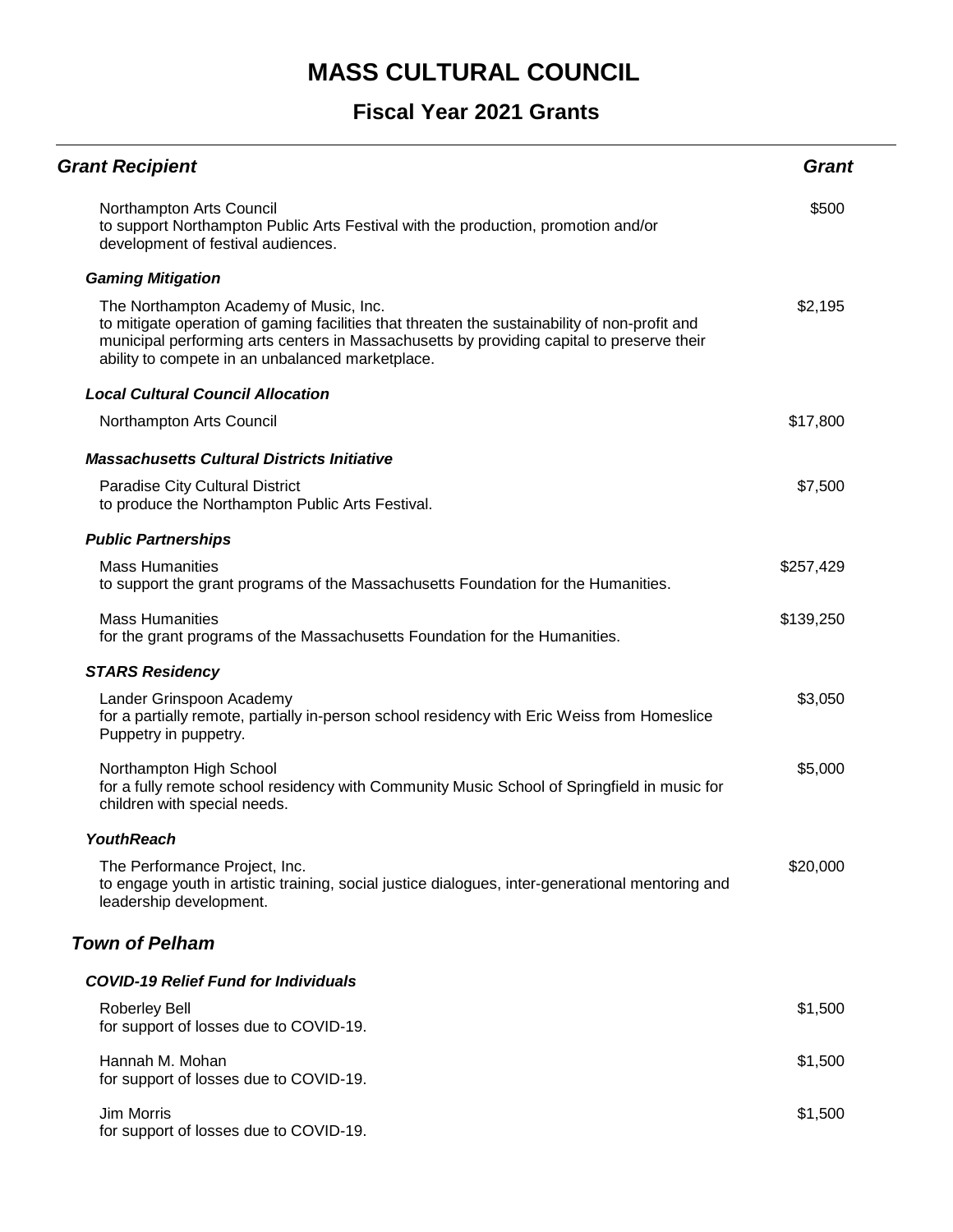| <b>Grant Recipient</b>                                                                                                                                                                                                                                                                                                               | <b>Grant</b> |
|--------------------------------------------------------------------------------------------------------------------------------------------------------------------------------------------------------------------------------------------------------------------------------------------------------------------------------------|--------------|
| <b>Local Cultural Council Allocation</b>                                                                                                                                                                                                                                                                                             |              |
| <b>Pelham Cultural Council</b>                                                                                                                                                                                                                                                                                                       | \$4,800      |
| <b>STARS Residency</b>                                                                                                                                                                                                                                                                                                               |              |
| Pelham Elementary School<br>for a fully remote school residency with Helen Ann Sephton of the Hitchcock Center in<br>science and engineering.                                                                                                                                                                                        | \$4,450      |
| <b>Town of Plainfield</b>                                                                                                                                                                                                                                                                                                            |              |
| <b>Cultural Investment Portfolio</b>                                                                                                                                                                                                                                                                                                 |              |
| Earthdance Creative Living Project, Inc.<br>to provide a gathering place that inspires the art and spirit of movement improvisation by<br>supporting and training people at all skill levels to find and develop expression in dance,<br>theater and music.                                                                          | \$10,300     |
| <b>Cultural Organization Economic Recovery</b>                                                                                                                                                                                                                                                                                       |              |
| Earthdance Creative Living Project, Inc.<br>for employee payroll and benefit costs or current mortgage payments, mortgage interest or<br>rent or utilities or general operations, as documented by the Contractor in the grant<br>application, to support recovery from the negative impact of the coronavirus/COVID-19<br>pandemic. | \$100,000    |
| <b>Local Cultural Council Allocation</b>                                                                                                                                                                                                                                                                                             |              |
| <b>Plainfield Cultural Council</b>                                                                                                                                                                                                                                                                                                   | \$4,800      |
| <b>Town of South Hadley</b>                                                                                                                                                                                                                                                                                                          |              |
| <b>COVID-19 Relief Fund for Individuals</b>                                                                                                                                                                                                                                                                                          |              |
| Jacin Giordano<br>for support of losses due to COVID-19.                                                                                                                                                                                                                                                                             | \$1,500      |
| <b>Cultural Investment Portfolio</b>                                                                                                                                                                                                                                                                                                 |              |
| South Hadley Family Center, Inc.<br>to provide bi-monthly arts programming to children and families in South Hadley and<br>surrounding towns.                                                                                                                                                                                        | \$2,500      |
| <b>Local Cultural Council Allocation</b>                                                                                                                                                                                                                                                                                             |              |
| South Hadley Cultural Council                                                                                                                                                                                                                                                                                                        | \$13,100     |
| <b>STARS Residency</b>                                                                                                                                                                                                                                                                                                               |              |
| Pioneer Valley Perf. Arts Charter School<br>for a fully remote school residency with Enchanted Circle Theater to design a multi-arts<br>social justice action plan and interactive experience.                                                                                                                                       | \$2,650      |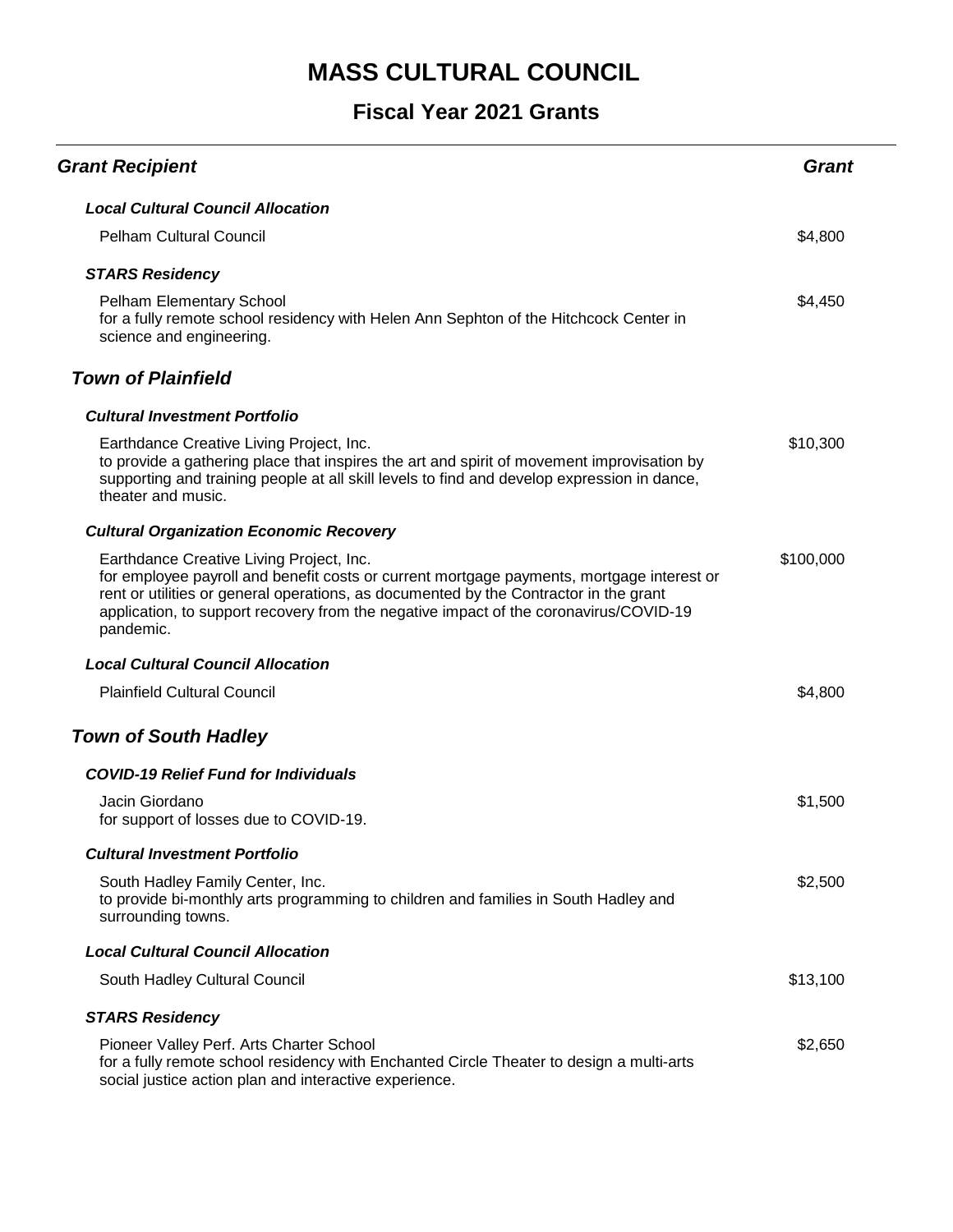## **Fiscal Year 2021 Grants**

| <b>Grant Recipient</b>                                                                                                                                                                                                                       | Grant   |
|----------------------------------------------------------------------------------------------------------------------------------------------------------------------------------------------------------------------------------------------|---------|
| <b>Town of Southampton</b>                                                                                                                                                                                                                   |         |
| <b>Artist Fellowship</b>                                                                                                                                                                                                                     |         |
| Ben Brody<br>for artistic professional development.                                                                                                                                                                                          | \$1,500 |
| <b>Local Cultural Council Allocation</b>                                                                                                                                                                                                     |         |
| Southampton Cultural Council                                                                                                                                                                                                                 | \$5,700 |
| <b>STARS Residency</b>                                                                                                                                                                                                                       |         |
| William E. Norris Elementary School<br>for a partially remote, partially in-person school residency with Mass Audubon's Arcadia<br>Wildlife Sanctuary to explore alternative energy as a solution to climate change.                         | \$5,000 |
| <b>Town of Ware</b>                                                                                                                                                                                                                          |         |
| <b>COVID-19 Relief Fund for Individuals</b>                                                                                                                                                                                                  |         |
| Eleanor K. Blake<br>for support of losses due to COVID-19.                                                                                                                                                                                   | \$1,500 |
| <b>Local Cultural Council Allocation</b>                                                                                                                                                                                                     |         |
| <b>Ware Cultural Council</b>                                                                                                                                                                                                                 | \$8,600 |
| <b>STARS Residency</b>                                                                                                                                                                                                                       |         |
| Ware Middle School<br>for a fully in-person school residency with Bruce Rosenbaum of STEAMPunk Kinetics in<br>multiple disciplines to teach creative problem solving, collaboration, adaptive reuse and<br>resilience.                       | \$5,000 |
| <b>Town of Westhampton</b>                                                                                                                                                                                                                   |         |
| <b>Local Cultural Council Allocation</b>                                                                                                                                                                                                     |         |
| <b>Westhampton Cultural Council</b>                                                                                                                                                                                                          | \$4,800 |
| <b>STARS Residency</b>                                                                                                                                                                                                                       |         |
| <b>Westhampton Elementary School</b><br>for a fully remote school residency with Brittany Gutermuth of Mass Audubon Arcadia<br>Wildlife Sanctuary in science to explore the greenhouse gas effect and design solutions to<br>climate change. | \$1,850 |
| <b>Town of Williamsburg</b>                                                                                                                                                                                                                  |         |
| <b>Artist Fellowship</b>                                                                                                                                                                                                                     |         |

Madge Evers for artistic professional development.